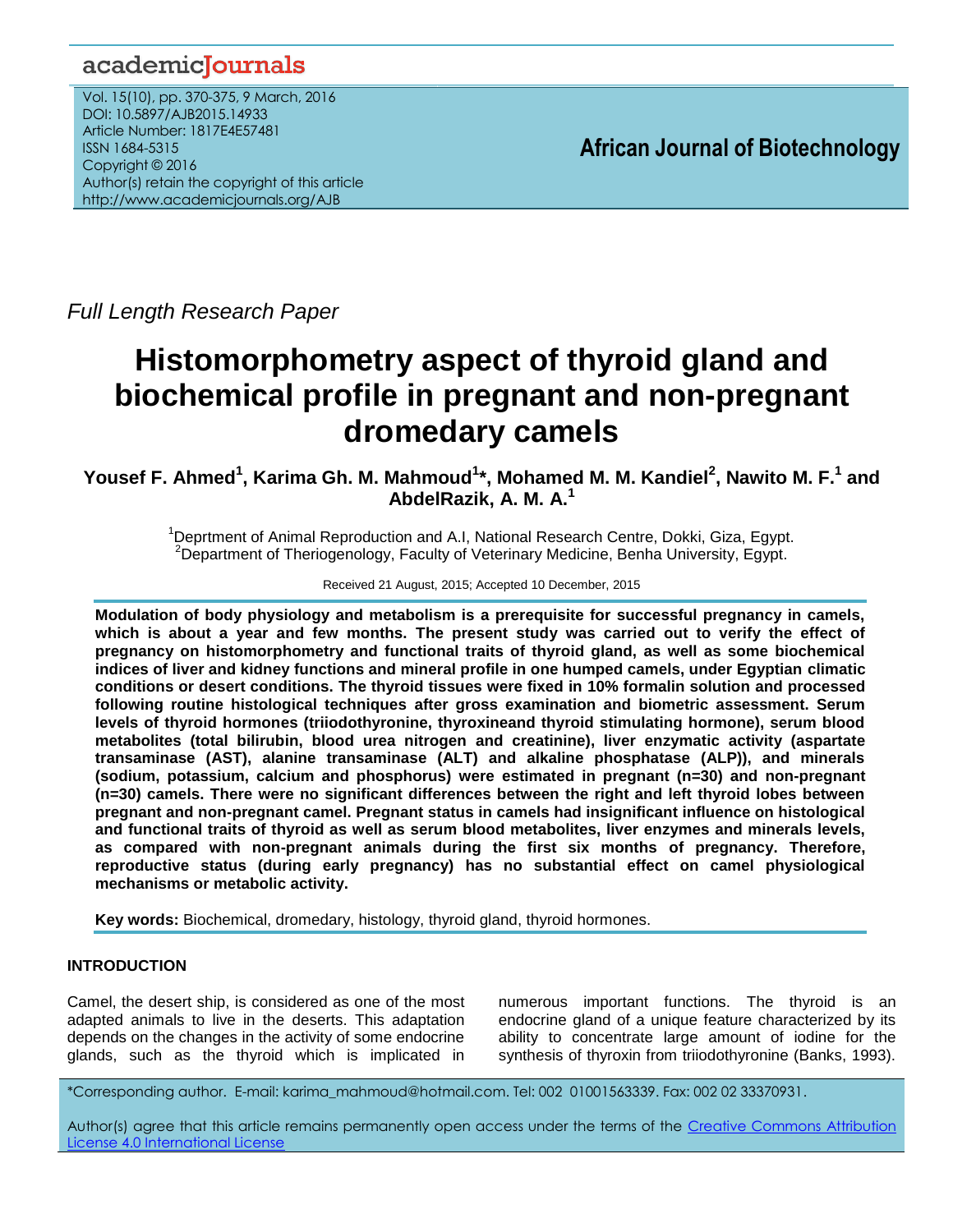Thyroid hormones are crucial for development of the fetal brain, as well as for many other aspects of pregnancy and fetal growth. Thyroxin is essential for proper body metabolism and it plays significant role in the development and differentiation of all body cells (Choksi et al., 2003). So far, numerous morphological variations of this gland are still undiscovered. Moreover, compared to studies on other domestic animals such as cattle, sheep, and goats, literature is scanty on the physiological and hormonal changes during pregnancy in camel. Camels have a long gestation period  $($   $\sim$  13 months) and it is anticipated that energy requirements surge promptly during pregnancy. This might impact the levels of some biochemical indices.

Camel thyroid gland shared the same morphological characterization of those of mammalian species, with exception for the presence of apocrine secretion (Atoji et al., 1999). The thyroid gland consists of follicles of varied sizes separated by interfollicular connective tissue. The large follicles are lined by very low cuboidal or flattened squamous follicular cells whereas the small ones are lined by high cuboidal or low columnar follicular cells (Abdel-Magied et al., 2000).

In the available literature, there are no studies that correlated the histomorphometrical aspects of the thyroid gland and reproductive status (pregnant vs*.* nonpregnant) in camels. The purpose of this study was to provide baseline data on the biometric, histological and biochemical of the thyroid gland of the one humped pregnant camel under Egyptian climatic conditions that could complement other information available on this species.

#### **MATERIALS AND METHODS**

#### **Experimental animals and blood sampling**

Thyroid glands were recovered from 30 pregnant and 30 nonpregnant one-humped camel (aged between 8 to 10 years) of unknown breeding history at Cairo slaughter houses. Fetal age which ranged from 30 to 180 days was determined according to the formula (age in days = Crown – Vertebral - Rump length; CVRL (cm) + 23.99 / 0.366) as specified by El-Wishy et al. (1981). Blood samples were collected aseptically into vacutainers from the jugular vein before camels were slaughtered. They were centrifuged at 750 *g* for 15 min, and the separated sera were maintained at -20°C until analysis.

#### **Biometric and histological analysis**

The left and right lobe of the thyroid gland from pregnant and nonpregnant camels were removed and the weight (g), length (cm), width (cm) and thickness (cm) were assessed. Immediately after gross examination, the collected tissue samples of the thyroid gland were fixed in 10% neutral buffered formalin for histological examination. The samples were then dehydrated in graded ethanol and embedded in paraffin wax.

Sections of 5 μm thickness were stained with Hematoxylin and Eosin (H&E) and then examined under microscope (Bancroft et al., 1996).

#### **Biochemical analysis**

The concentrations of serum total bilirubin, urea and creatinine were assessed colorimetrically according to Harold (1988) and Henry (1974). Aspartate transaminase (AST) and alanine transaminase (ALT) were evaluated according to Reitmann and Frankel (1957). Alkaline phosphatase (ALP) was measured according to the method of Anonymous (1972). Serum phosphorus concentration was estimated using the colorimetric method as described by Tietz (1990). Serum concentrations of sodium, potassium and calcium were measured by the colorimetric method as described by Trinder (1951), Sunderman and Sunderman (1958) and Trinder (1964), respectively.

#### **Hormone assays**

Quantitative determination of circulating total T4 (Cat. No. 10302), T3 (Cat. No. 10301), and TSH (Cat. No. 10303) in she-camel sera samples was performed with the use of commercial Enzyme Immunoassay Test Kits (BIOS® , ChemuxBioScince Inc., South San Francisco, USA). Assays were realized according to the manufacturer's instruction.

#### **Statistical analysis**

Data were tabulated and presented as mean  $\pm$  SE (n = 30 per group). Independent student *t*-test was applied using statistical package for social sciences (SPSS) Statistics (versions 16.0) to find the significant different between the mean of the data in pregnant and non-pregnant at level 0.05% (Al-Mohammed et al., 1986).

#### **RESULTS**

#### **Biometric findings**

The values of weight, length, width and thickness of right thyroid lobe were  $14.0 \pm 1.2$  and  $15.6 \pm 1.2$  g,  $8.3 \pm 0.5$ and  $9.8 \pm 0.5$  cm,  $2.9 \pm 0.2$  and  $3.04 \pm 0.2$  cm,  $1.1 \pm 0.1$ and  $1.0 \pm 0.02$  cm in pregnant and non-pregnant camel, respectively. The corresponding values of left thyroid lobe in pregnant and non-pregnant camel were  $13.1 \pm 1.4$  and  $14.3 \pm 1.3$  g,  $8.3 \pm 0.4$  and  $8.7 \pm 0.6$  cm,  $1.1 \pm 0.1$  and  $1.0$  $\pm$  0.02 cm, 2.8  $\pm$  0.4 and 3.1  $\pm$  0.1 cm, respectively (Table 1).

The statistical analysis revealed non-significant difference in aforementioned parameters between the two groups for both left and right lobes. Moreover, there were no significant differences between the right and left lobe in pregnant and non-pregnant camel.

#### **Histological findings**

The general histological structure of the thyroid gland of one humped female camel was observed to consist of a connective tissue capsule of coarse and fine collagenous fibers, from which trabeculae extended into the parenchyma of the gland and divided it into lobules. Each lobule consisted of aggregations of follicles. A thin network of interfollicular connective tissue elements and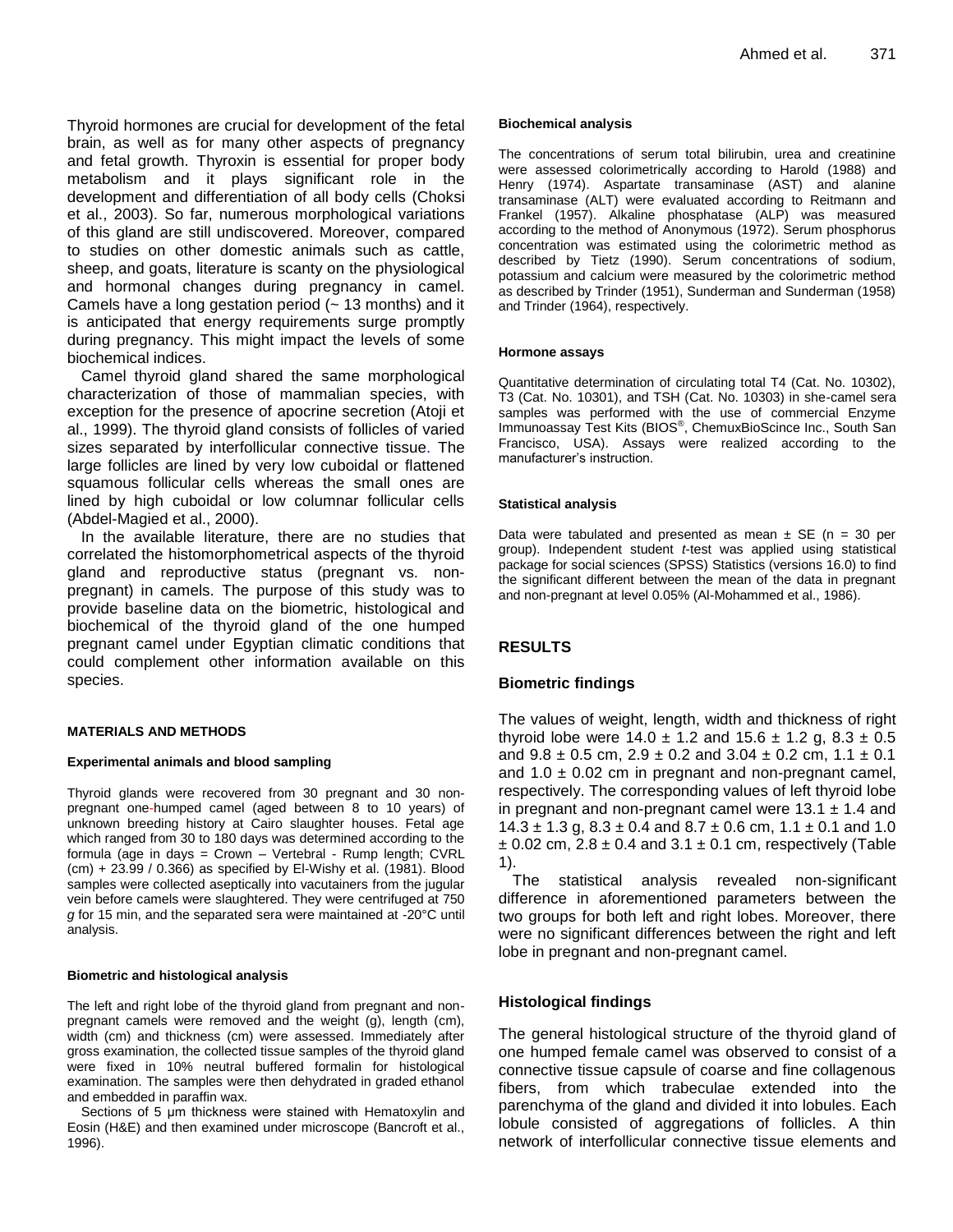|                  | Pregnant          |                | Non-pregnant  |                   |
|------------------|-------------------|----------------|---------------|-------------------|
| <b>Parameter</b> | <b>Right lobe</b> | Left lobe      | Left lobe     | <b>Right lobe</b> |
| Weight (g)       | $13.1 \pm 1.4$    | $14.0 \pm 1.2$ | $14.3 + 1.3$  | $15.6 \pm 1.2$    |
| Length (cm)      | $8.3 \pm 0.4$     | $8.3 \pm 0.5$  | $8.7 \pm 0.6$ | $9.8 \pm 0.5$     |
| Width (cm)       | $2.8 \pm 0.4$     | $2.9 \pm 0.2$  | $3.1 \pm 0.1$ | $3.04 \pm 0.2$    |
| Thickness (cm)   | $1.10+0.10$       | $1.10+0.10$    | $1.00 + 0.02$ | $1.00 \pm 0.02$   |

**Table 1.** Weight and dimensions of thyroid gland lobes in pregnant and non pregnant one-humped camel under Egyptian climates (Mean  $\pm$  SE).



**Figure 1.** Histological section of thyroid gland of camel stained with H&E showing the follicles are rounded irregular size and shape: small (S) and large (L) follicles were seen ( $\times$  200, A and  $\times$  400, B). The small (S) follicles are active and the large (L) follicles are inactive (× 200, C), Moderate active or inactive of small (S) and large ( L ) follicles (× 200, D). Papillary projections of epithelial cells into the follicular lumens (x 200, E). Two large colloidal cysts lined with single layer of columnar cell (arrowhead), also intra cytoplasmic lipofuschin pigment were seen (arrows) (x 400, F).

blood capillaries surrounded each follicle. Two main types of follicles were identified; large and small follicles, lined with single or multiple layers of epithelial cells. All follicles had minute peripheral vacuoles and follicular colloid, all follicles possessed peripheral colloid vacuoles within the colloid lumen - anything peripheral cannot be between cells which indicate the metabolic activity of the follicles (Figure 1A). Nearly all the small follicles appeared active because of colloid vacuoles (Figure 1B), but the large follicles were lined with less or inactive cells in most of the cases (Figure 1C and D).

The epithelial cells of large follicles in some cases

formed papillary projections into the lumens (another evidence of activity: endocytosis) (Figure 1E). In the meantime, the large follicles formed very large cystic nodules in many cases (Figure 1F) which compress to the adjacent follicles and change their shape to a flat shape. The follicular cystic nodules, its fibrosis of the epithelium due to age, may contain colloid and lined with single columnar active epithelial cells (Figure 1F). An intracytoplasmic lipofuschin pigment was seen in the epithelial lining of many follicles (Figure 1F). There was no significant variation between pregnant and nonpregnant camels in terms of the histological structure of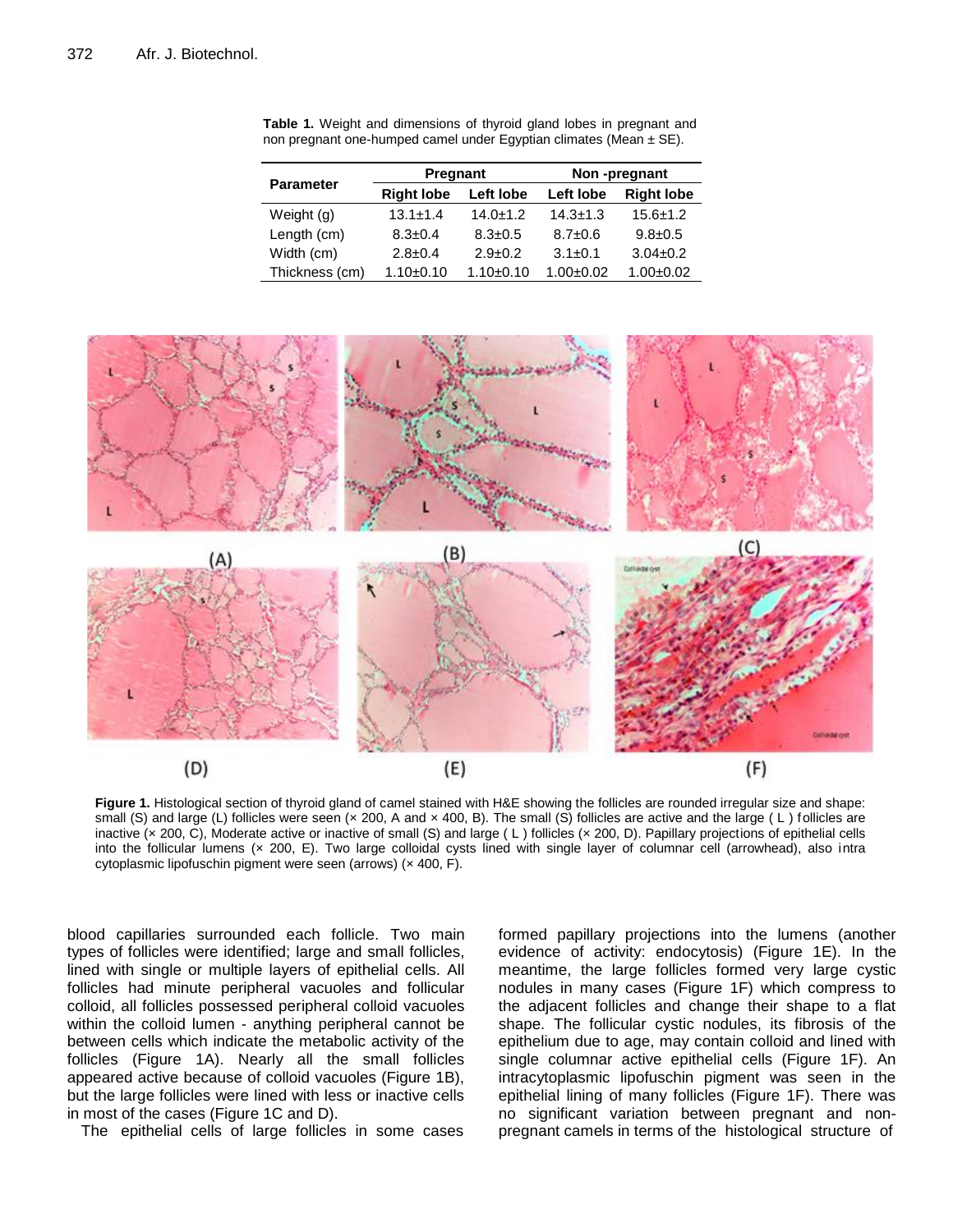**Table 2.** Changes in circulating hormones, blood metabolites, liver enzymes and electrolytes in pregnant and non-pregnant onehumped camel under Egyptian climates (Mean  $\pm$  SE).

| <b>Parameter</b>               | Pregnant        | Non-pregnant   |
|--------------------------------|-----------------|----------------|
| <b>Circulating hormones</b>    |                 |                |
| $T4 \text{ (µg/dl)}$           | $14.8 \pm 2.4$  | $17.9 \pm 1.9$ |
| $T3$ (ng/dl)                   | $1.8 + 0.5$     | $1.9 \pm 0.5$  |
| TSH (µIU/dl)                   | $1.5 \pm 0.0$   | $1.5 + 0.1$    |
| <b>Blood metabolites</b>       |                 |                |
| Blood urea nitrogen<br>(mg/dl) | $14.6 + 1.5$    | $16.0 \pm 1.8$ |
| Creatinine (mg/dl)             | $1.3 \pm 0.1$   | $1.4 \pm 0.1$  |
| Total bilirubin (mg/l)         | $0.13 \pm 0.02$ | $0.12 + 0.02$  |
| Serum liver enzymes            |                 |                |
| AST (U/L)                      | 164.9±17.9      | 166.6+16.1     |
| ALT (U/L)                      | $21.5 \pm 3.2$  | $17.5 \pm 1.9$ |
| ALP (U/L)                      | $74.5+9.9$      | $93.3 + 9.5$   |
| Serum electrolytes             |                 |                |
| Sodium (mole/L)                | $143.2 \pm 7.9$ | $150.7 + 8.5$  |
| Potassium (mole/L)             | $3.9 \pm 0.2$   | $3.7 \pm 0.3$  |
| Calcium (mg/l)                 | $8.9 \pm 0.4$   | $9.1 \pm 0.2$  |
| Phosphorus (mEq/l)             | $4.9 \pm 0.4$   | $5.1 \pm 0.2$  |

thyroid gland.

# **Hormonal levels and biochemical indices**

The mean levels of thyroid hormones (T3, T4 and TSH) were lower in pregnant than those of non-pregnant camels; however, the difference was not statistically significant (Table 2). There was no significant difference between pregnant and non-pregnant camels in the concentrations of blood metabolites (total bilirubin, urea nitrogen and creatinine), Liver enzymes (AST, ALT and ALP) and serum electrolytes (sodium, potassium, calcium and phosphorus) as presented in Table 2.

# **DISCUSSION**

Gestation is concomitant with physiological changes which are required for fetal growth, survival and preparation for parturition. In camel, the morphological variations of thyroid differ according to the changes in the environmental condition and thus bring about the necessary physiological adjustment to the changing environment (Rejeb et al., 2011). However, the effect of pregnancy on thyroid morphometric properties still is not clear.

In the current study, biometric analysis revealed the insignificant effect of neither pregnancy nor lobe direction on female camels' thyroid gland measures, with special emphasis to the stage from 30 to 180 days of gestation period. It is suggested that fetal development and its requirements during this stage does not modify the thyroid gland status of female camel. Generally, the thyroid mass increases within the normal range during gestation in iodine deficient regions, while not in those with plenty iodine. Moreover, during pregnancy, the thyroid gland mass and function acclimatize in a physiological way to meet the increasing demands for iodine and energy (Berghout and Wiersinga, 1998). However, it is expected that this relation can be changed and thyroid activity increased during late pregnancy (Tibary and Anouassi, 1997), probably due to the increasing camel requirement in preparing for calving.

Histological analysis of thyroid structures in this study revealed the sharing of common properties of one humped camel to that of other domestic animals (Hussin and Al-Taay, 2009) with exception for the presence of minute peripheral vacuoles between the epithelial cells and follicular colloid in all follicles which indicate their metabolic activity. These findings largely agreed with former studies in camel (Atoji et al., 1999; Abdel-Magied et al., 2000; Kausar and Shahid, 2006). With respect to pregnancy status in our study, no variations in the thyroid histological structure were seen in the two camel groups. In this respect, no reports were recorded previously in one humped camels thus correlate the thyroid gland with pregnancy status. In buffaloes, the histological picture of thyroid gland differed during early pregnancy as compared to mid- and late pregnancy, where a high epithelium and smaller follicular diameter and colloid volume were observed during early pregnancy (Soliman et al., 1973).

Current results regarding thyroid and TSH hormones failed to show significant differences between pregnant and non-pregnant dromedary camels, although lower mean levels were observed in the former status. These results indicate the stability of body and/or energy metabolism in camels regardless of reproductive status, as thyroid hormones are known as important modulators of general metabolism in which carbohydrates and lipids are the major constituents. These findings in accordance with former studies demonstrated insignificance of pregnancy effect on thyroid hormones levels in one humped (Omidi et al., 2014a) and two humped camels (Omidi et al., 2014b). Also, Agarwal et al. (1989) indicated that T4 and T3 levels were not affected by failure of conception or by abortion. In general, serum levels of thyroid hormones in camels are mainly affected by general body metabolism, season and water availability (Nazifi et al., 2009).

In the present study, there were non-significant differences either in blood parameter (total bilirubin, urea nitrogen and creatinine) or liver enzymatic activity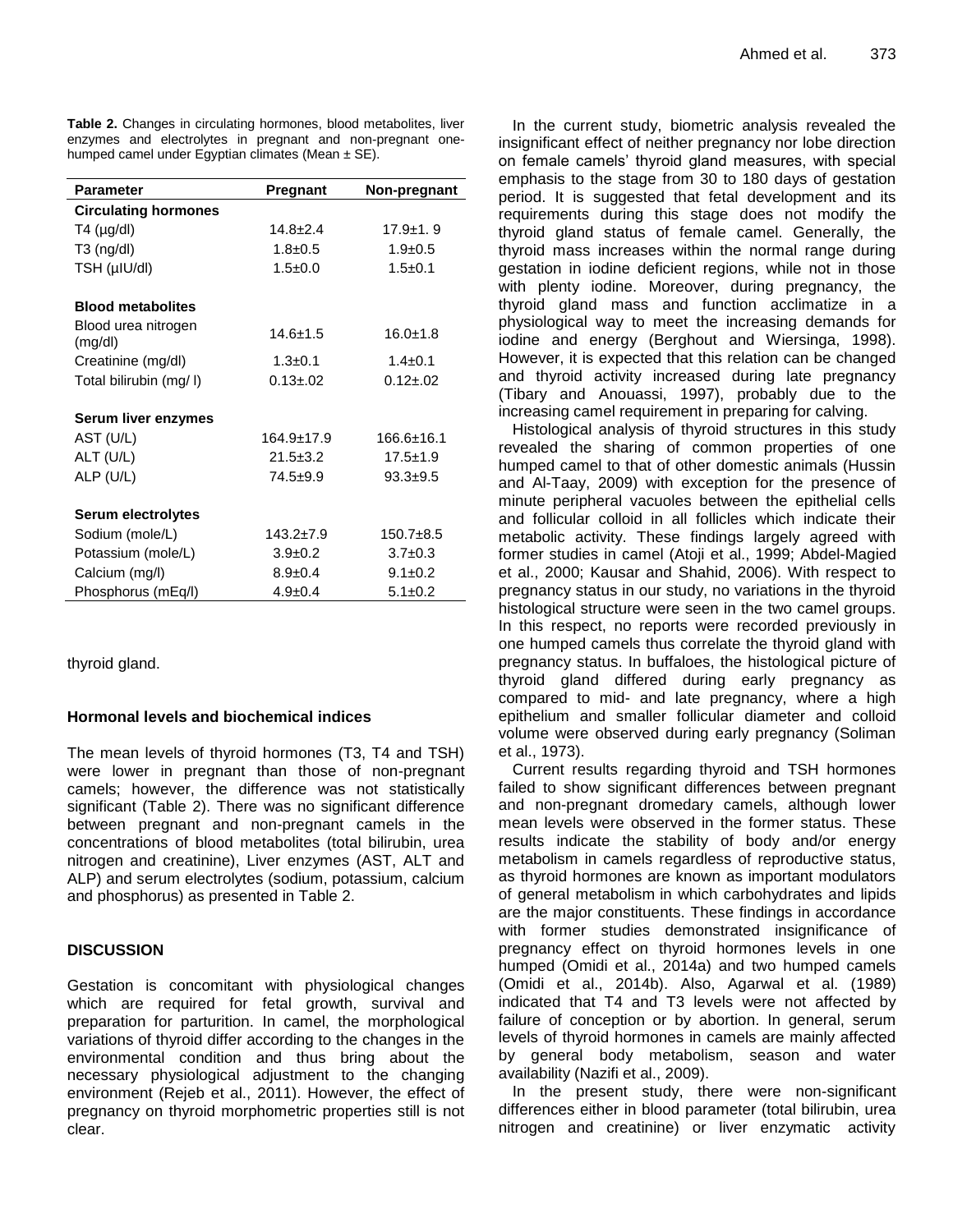[aspartate transaminase (AST), alanine transaminase (ALT) and alkaline phosphatase (ALP)] during pregnancy in comparing with non-pregnant condition. The creatinine level (marker of kidney function) is dependent on the dietary intake, synthesis rate of creatinine. Therefore, the high creatinine levels in animals during gestation could be as a result of higher protein needs and this is associated with late stage of pregnancy due to the lower rate of kidney elimination (Omidi et al., 2014b). Bengoumi et al. (1997) showed that the physiological stage of pregnancy and lactation did not have any significant effect on serum AST, ALT and ALP activities in dromedary camels. Omidi et al. (2014b) stated that, while the serum levels of biochemical parameters (urea, creatinine and total proteins) and liver enzymes (AST, ALT, and Gamma-glutamyl transferase (GGT) were not significantly different with pregnancy, serum levels of ALP in pregnant Bactrian camels were significantly lower than those of the non-pregnant camels. The disagreement between the current results and study by Omidi et al. (2014b) in terms of ALP activity might be attributed to the difference in the age of animals as well as breed of camels. Vertor and Swaton (1969) verified the relation between age and ALP concentration in cattle, sheep, and camels, where the younger animals have higher serum ALP activity.

Macro- and micro-electrolytes are necessary elements for animal functioning and health. Current analysis in one humped camels investigated under Egyptian climatic conditions revealed none-significant effect of pregnancy on electrolytes (calcium, phosphorus, sodium, potassium) metabolism and/or mobilization. Besides, the mean serum calcium and potassium concentrations recorded are within the range of previous reports in one-humped camel (Mohamed and Hussein, 1999; Amin et al, 2007; Babeker et al., 2013). These results are consistent with former studies which found that calcium, phosphorus (Omidi et al., 2014b), sodium and potassium (Ashwag et al., 2015) insignificantly differed between pregnant and non-pregnant camels. On the contrary, lowered calcium and phosphorus levels might be encountered towards the end of pregnancy (Eltohamy et al., 1986). On the other hand, lactation has been found to have more profound effect on the serum mineral levels in camels where the camels which were pregnant and at the same time lactating had lower levels of P, Ca, Co, Cu and Zn, but higher levels of K, Na and Mg compared to those which were only lactating (Kuria et al., 2013).

# **Conclusion**

One humped camels show high adaptability to environmental conditions which seem not to be affected by the reproductive status (pregnant vs. non-pregnant) and this undoubtedly is ascribed from the unchanged thyroid gland histomorphometry and activity, as well as

blood metabolites, liver and kidney function, and macroand micro-minerals levels, at least, during the first six months of pregnancy.

# **Conflict of interests**

The author(s) did not declare any conflict of interest.

### **REFERENCES**

- Abdel-Magied E M, TahaA A, AbdallaA B(2000).Light and electron microscopic study of the thyroid gland of camel (*Camelus dromedarius*). Anat. Histol. Embryol. 29:331-336.
- Agarwal SP, Khanna ND, Agarwal VK, Dwaraknath PK (1989).Circulating concentrations of thyroid hormones in pregnant camels (*Camelus dromedarius*).Theriogenology 31:1239-47.
- Al-Mohammed NT, Al-Rawi KM,Younis MA, Al-Marrany WK (1986).Principles of Statistics. Mousl: Book House for Printing and Publishing.
- Amin AS, Abdoun KA, Abdelatif AM (2007). Seasonal variation in blood constituents of one- humped camel (*Camelus dromedaries*). Pak. J. Biol. Sci. 10:1250-1256.
- Anonymous (1972).Rec. GSCC, Optimised standardcolorimetric methods. Serum Alkaline phosphatase(DGKC). J. Clin. Biochem. 10:182.
- Ashwag EAM, Ghurashi MAH, Seri HI(2015). Comparative Biochemical Values in Pregnant and Non-pregnant Dromedary Camels (*Camelus dromedarius*). The Regional Conference of Camel Management and Production under Open range System (RCCMPR), Khartoum-Sudan, 2<sup>nd</sup>-4<sup>th</sup> March. P 22 (Abstract).
- Atoji Y, Yamamoto Y, Suzuki Y, Sayed R (1999).Ultrastructures of the thyroid gland of the one-humped camel (*Camelus dromedarius*). Anat. Histol. Embryol. 28:23-26.
- Bancroft JD, Stevens A, Turner DR (1996). Theory and Practice of Histological Techniques. 4<sup>th</sup> edition, Churchill Livingstone Co., New York, London, San Francisco, Tokyo.
- Banks WJ (1993). Applied Veterinary Histology.3rd Ed., Mosby-Year Book, Inc. USA. pp. 414-415.
- Bengoumi M, Faye B, El Kasmi K, De La Farge F (1997). Clinical enzymology in the dromedary camel (*Camelus dromedarius*) : part 2. Effect of season, age, sex, castration, lactation and pregnacy on serum AST, ALT, GGT, AP and LDH activities. J. Camel Pract. Res.4:25-29.
- Berghout A, Wiersinga W (1998). Thyroid size and thyroid function during pregnancy: an analysis. Eur. J. Endocrinol. 138:536-542.
- Choksi NY, Jahnke GD, HilarieSTC,Shelby M (2003).Role of thyroid hormones in human and laboratory animal reproductive health. Birth Defects Res. B Dev. Reprod. Toxicol.. 68:479-491.
- Eltohamy MM, Salama A, Yousef AA (1986). Blood constituents in relation to the reproductive state in she-camel (*Camelus dromedarius*). Beitr Trop. Landwirtsch Veterinarmed. 24:425-430.
- El-Wishy AB, HemeidaN A, OmarM A, Mobarak AM, El-Sayed MAI (1981). Functional changes in the pregnant camel with special reference to fetal growth. Br. Vet. J. 137:527-537.
- Harold S (1988) .Practical Clinical Biochemistry. C.B.S. Publishers, New Delhi, pp.132-140.
- Henry RJ (1974). In: Clinical Chemistry, Principles and Techniques. Harper and Row (Eds.), 2<sup>nd</sup> Edn., p. 543.
- Hussin AM, Al-Taay MM (2009). Histological study of the thyroid and parathyroid glands in Iraqi buffalo "bubalus bubalis" with referring to the seasonal changes. Bas. J. Vet. Res. 8:26-38.
- Kausar R, Shahid RU (2006). Gross and microscopic anatomy of thyroid gland of one-humped camel (camelus dromedarius). Pak. Vet. J. 26:88-90.
- Kuria S G, Tura IA, Amboga S, Walaga HK (2013). Status of minerals in camels (*Camelus dromedarius)* in north eastern Kenya as evaluated from the blood plasma. Livest. Res. Rural Dev. 25:8.